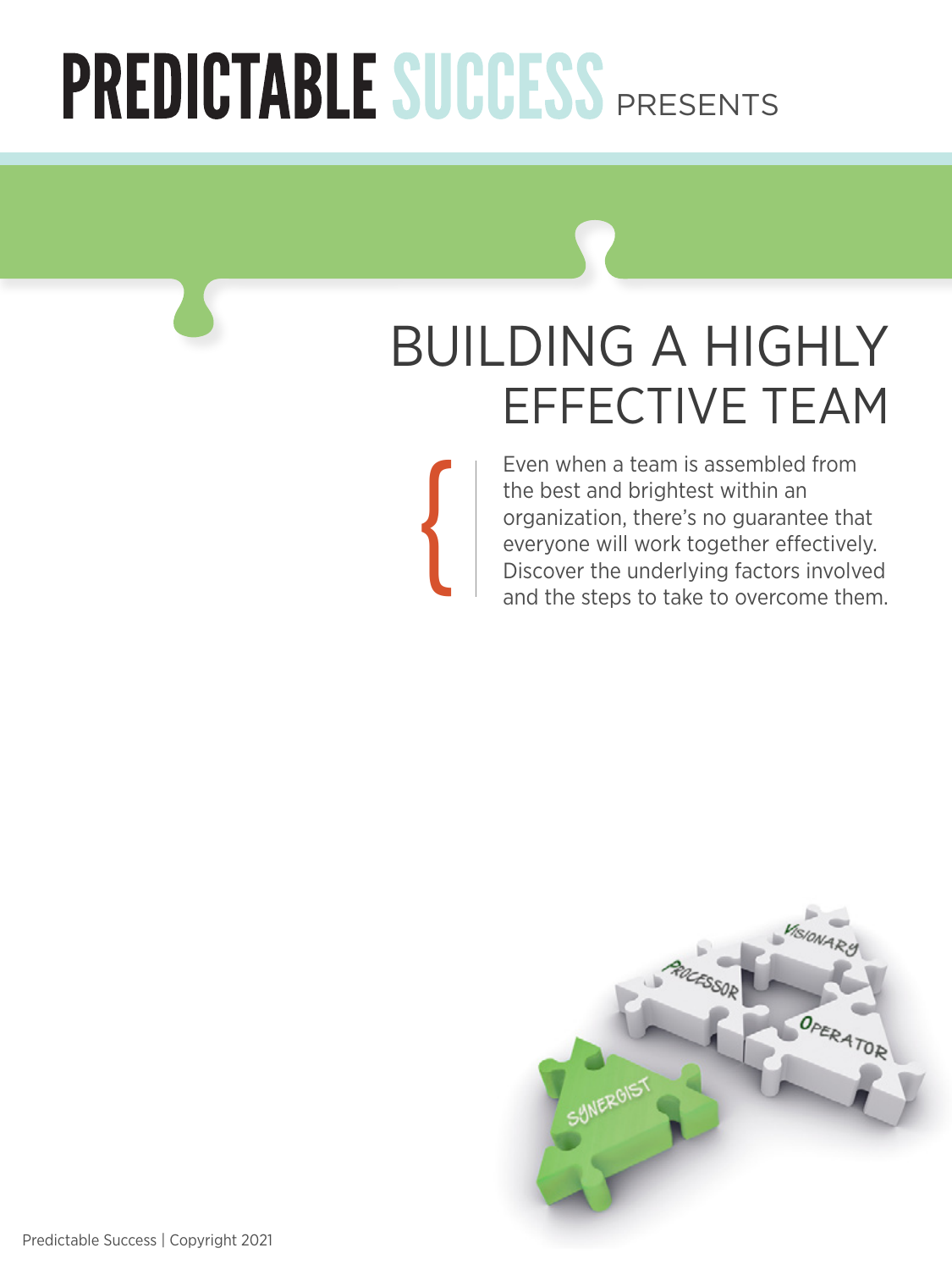

#### In the Beginning

Building a team requires little more than assembling a group of two or more people and assigning them a common goal. The hard part, regardless of the members involved, is ensuring the team will achieve and even surpass that goal.

There are countless reasons why teams are formed. From start-up companies to teams created within large corporations, the list is endless. No matter the objective, there are really only two ways the formation occurs. Teams are either constructed, or they come together organically. While the tools put forth here will specifically address teams that form naturally, the principles also apply to constructed teams.

When teams come together for whatever reason, a very interesting thing happens. They typically will mimic the natural stages of growth and decline that businesses do.

#### Early Struggle

The first stage of nearly every enterprise is a period of time known as Early Struggle. For an operating business, it is the period when a profitable and sustainable market is being identified. Unfortunately for most businesses, it is a race against time.



The first person present during Early Struggle is the Visionary. Quite often, the Visionary has a financial and/or a creative stake in the enterprise. Typical

characteristics of the Visionary include:

- *• A long-term rather than short-term mindset*
- *• (Often) charismatic*
- *• Good communicator*
- *• Visual Thinker*
- *• Creative*
- *• Starter*

At their extreme, Visionaries are manipulative and highly proficient at getting people to see, as well as believe in, their dreams. Interestingly enough, oftentimes the Visionary will not embrace the Visionary moniker, even going so far as to repudiate it.

Successful Visionaries have a profound understanding of their shortcomings, namely their inability to deal with finer details. Affected by "The Shiny Ball Syndrome", the Visionary is easily distracted by newer good ideas. In order for the Visionary to exit Early Struggle and move on to the second stage, he or she needs to find someone to work with them, a person who can deal with the details and move things forward.

#### Fun

An enterprise reaches the second stage known as Fun at the point when a profitable and sustainable market has been located. While the Visionary has brought his or her ideas to life during Early Struggle, crossing over into Fun requires far more action. It requires someone who knows how to get things done. The person in question may not start a business on their own, but they are adept at the granular activities needed to accomplish the Visionary's goals. Enter the Operator.

Complementary to the Visionary, here are some of the characteristics the Operator possesses: *the visionary*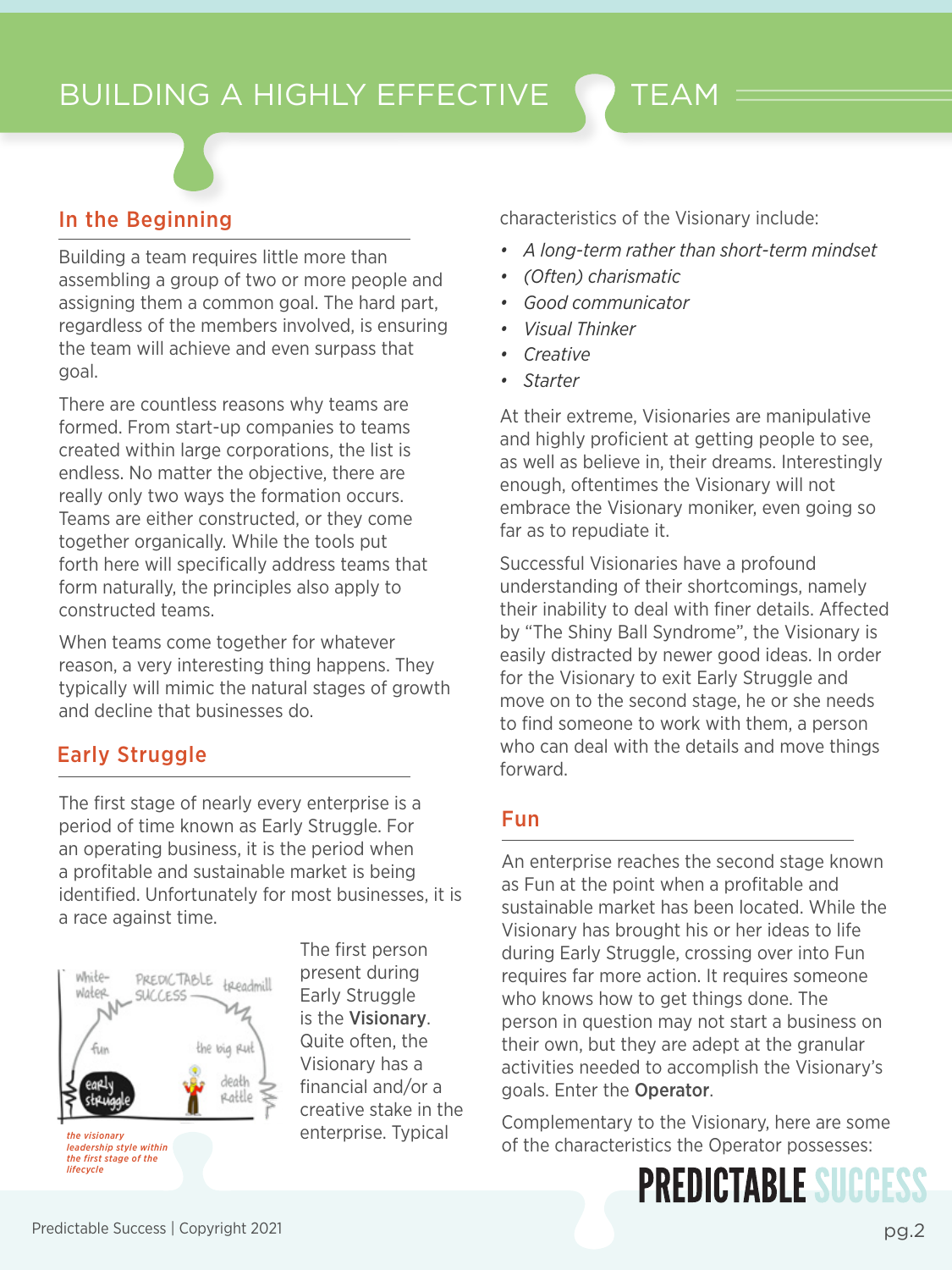*• Short-term mindset*

- *• Detail-oriented*
- *• Action-oriented*
- *• (More) literal-minded*
- *• Less risk inclined*
- *• Finisher*
- *• Do-er*

The combination of Visionary and Operator is highly symbiotic, as well as effective. Simply put, the duo gets stuff done. This is exactly why the enterprise becomes fun. The Visionary is pushing his or her ideas and the Operator is making them happen. Success is being achieved directly because of their effectiveness. Each needs the other and they both realize it.

Small start-ups typically consist of one Visionary and one or more Operators, but in larger enterprises it is not unusual to find several Visionaries, and even more Operators. Once this combination of core styles achieves initial success, the next step becomes growth. The problem with growth, however, is that along with it comes complexity.

#### Whitewater

Once an enterprise becomes complex, the ability for Visionaries and Operators to improvise their way to success begins to diminish rapidly. This is known as the Whitewater stage.

Whether it's an order that get missed, or an error in scheduling, two things are certain. The business has grown far too complex, and everyone is overwhelmed.

During this organic stage in business development, Visionaries and Operators

typically combat complexity by working harder. Realizing the company's processes need to change, they either hire someone from outside or dedicate a person within the company to become the Processor. Their job: create new processes. Visionaries and Operators may try this themselves, but they are not exactly hardwired to do so.

Processor characteristics include:

- *• Short-term thinker*
- *• Detail-oriented*
- *• Process-oriented*
- *• Works relatively slowly*
- *• Risk averse*
- *• Needs precision*
- *• Sustainer*
- *• Skeptical*

To the Processor, systems and processes are everything. In fact, if the Processor is brought in after having done this role for another enterprise, they quite often assume that new processes are ALL that's needed for the company to regain proper momentum.

#### The Problem with the Triangle

Can you see the potential issues with this new VOP triangle? The Visionary is focused on starting. The Operator is consumed with finishing. And the Processor is primarily interested in sustaining. On paper it looks like the perfect combination, but the reality is the triangle is quite unstable. It is important to know this instability applies to triangles found in both organic and constructed teams.

You've seen how an organic team forms. The Visionaries, Operators, and Processors all come around at the right time. Constructed teams, on the other hand, are put together

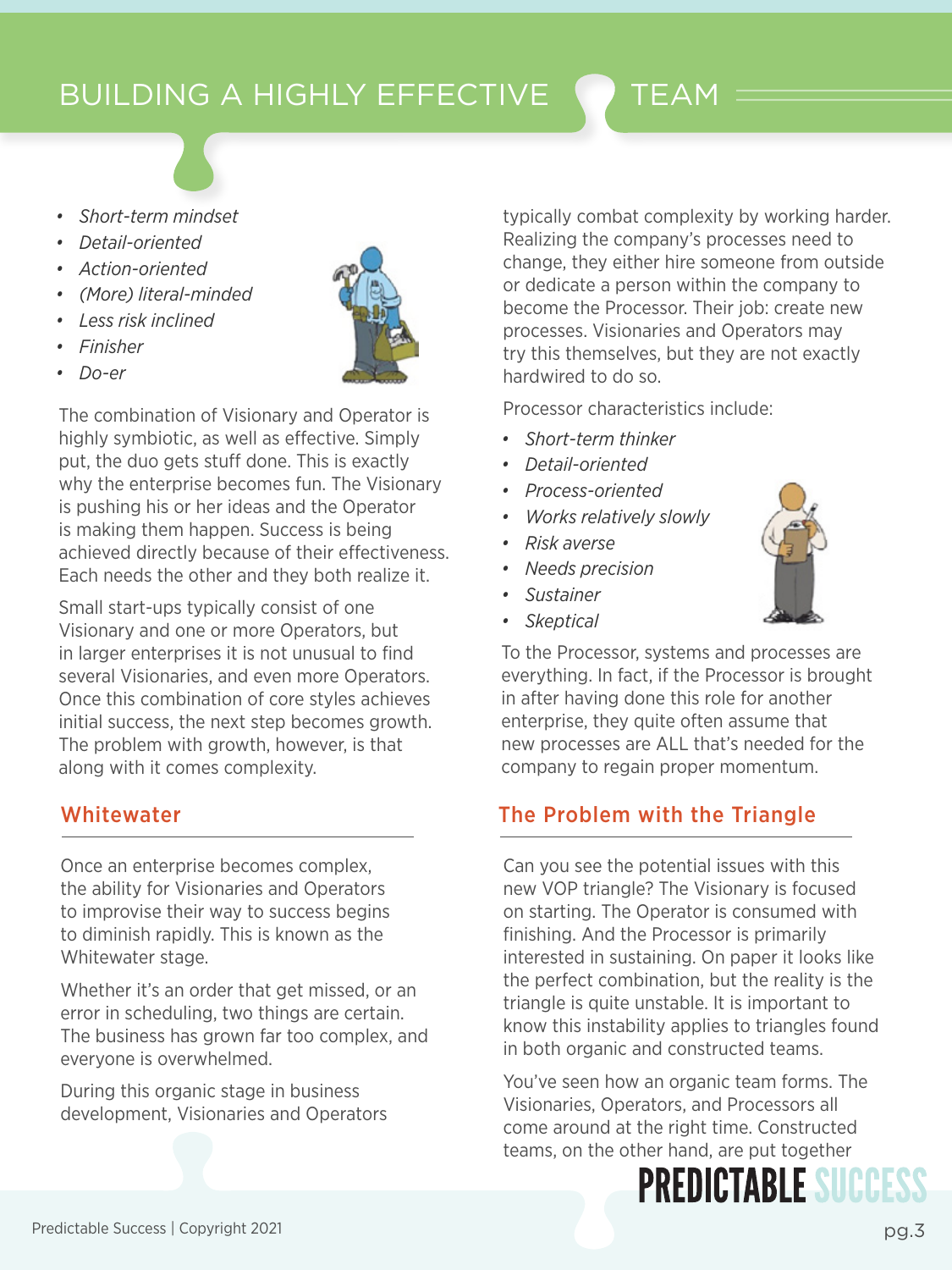for any number of reasons. The process tends to move quicker, and people are typically recruited based on their knowledge or skill. As a result, a constructed team can consist of a random number of Visionaries, Operators and Processors all showing up at the same time. Regardless of how a team forms, the varying perspectives of these three leadership styles quickly begin to pose issues.

#### *Activity Levels*

*The Visionary*

*operates at 30,000 feet. They fly around with grand visions, disseminating them like an eagle swooping from mountain range to mountain range.*



*The Operator is down*

*in the valley, on the runway level. They move from one place to another, as the Visionary randomly changes his or her thoughts.*

*The Processor works on a subterranean level, putting in the plumbing and wiring that's holding everything together.*

*Are the issues with the VOP triangle becoming any clearer?*

#### Visibility or Lack Thereof

Despite the difference in activity levels, the Visionary and the Operator on an organic team have already worked together. While they have different strengths and weaknesses, it's important to remember they have a symbiotic and complementary relationship.

However, once the Processor comes into the mix, things get complicated. Processors working on a subterranean level are one level removed from the Operator, who is already one level removed from the Visionary. This means that while the Operator and Visionary are connecting, the Processor and the Visionary are not. Many times, what the Processor is doing is completely hidden from the Visionary, and it starts to cause some major problems.

#### The Problem of Perception

Visionaries typically see things moving 7-times faster than Operators do. In other words, a task the Visionary envisions the Operator accomplishing in one hour may actually be something that requires an entire day. On an organic team, the Visionary and Operator learn to work with this issue. The Visionary understands the Operator works slower than he or she does. In turn, the Operator learns how to cut corners and speed things up.

Once the Processor is introduced, however, strange things happen. Because of the nature of the Processor's duties, they tend to work 7-times slower than the Operator. The first issue here is since the Operator is a do-er, he or she simply wants to get things done. The Processor, on the other hand, is fixated on getting things done RIGHT.

The second and even bigger issue is the dynamic between the Visionary and the Processor. Remember, the Visionary sees thing moving 7-times faster than the Operator, who sees things moving 7-times faster than the Processor. This means that when the Visionary looks at what the Processor is doing, it seems to move almost 50-times slower than he or she feels it should. You can imagine how easily frustrations build.

#### The Problem of Communication

The VOP triangle also causes problems with communication between leaders. Since Visionaries are can-do people who talk to think, they typically start their communications with a "yes" mindset.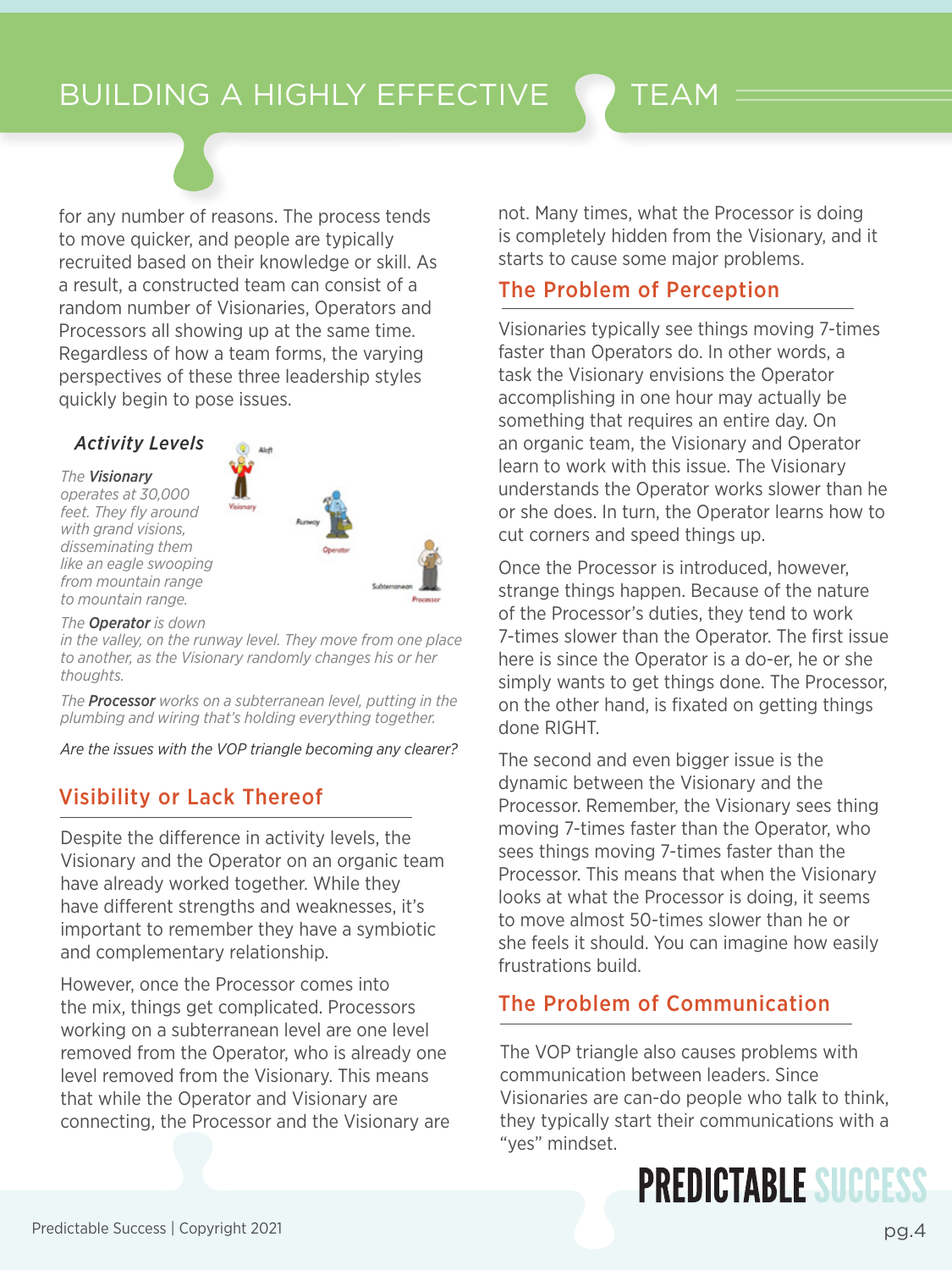Processors, on the other hand, typically start with "no." Let's face it, this is their job. They are hired to keep things controlled by thinking of everything that can go wrong. They need to be persuaded in their decision-making, and they have to think about as well as process things before they act.

The Operator is stuck in the middle of all this. They don't start with yes or no. They simply do. All they want is their marching orders and they're off and running.

#### Repairing the Triangle

Before we examine how to fix this, let's take a brief look at how the idea of the VOP triangle came to be.

Les McKeown, CEO of Predictable Success, became fixated with the idea of team dysfunction over 20 years ago. At the time, Les and his partner were running an incubation business with 13 offices worldwide, and over 100 employees. Their job was to help people grow their businesses.

While the defining vocabulary had yet to exist, Les kept seeing the problematic VOP triangle over and over again. He used every team-building resource he knew, but nothing would fix the problem. Things would seem to get better, but ultimately the same problems returned. This is when Les committed himself to finding the core issues of team ineffectiveness and figuring out a way to fix them. Along his journey, Les found three reasons for team underperformance.

#### *1. Styles, not personality, dictate interactions*

Most team building tries to change perceptions

and personalities, but the truth is it doesn't work. Core styles dictate approximately seventy percent of team dysfunction. The real problem, however, is that you can't perform without them. Remove a Processor and most likely you're going to replace them with another Processor.

Many times all it takes for so-called "personality clashes" to disappear is to explain the triangle model. The reason is simple. It provides a clearer understanding between parties of what each other does and the roles they fill.

#### *2. The better the performer, the more extreme the style and the more acute the problems will be*

This is somewhat self-explanatory. Simply put, the higher the performer the more "out there" they will be, and the more they will clash with the other styles.

#### *3. There is hidden "fit-to-role" tension*

This occurs when you have Processors doing Operator jobs and vice versa. It tends to happen more on constructed teams than ones formed organically, but the common result is a team consisting of very frustrated people.

#### Turning the Team Around

So what turns around an underperforming VOP team and puts it on the path to Predictable Success? It's important to note the following information, as well as the insights you've already received, is nobody's invention. Rather, it is a reflection of Les' observations of countless teams. And no observation is more important than a team's addition of a fourth leadership style.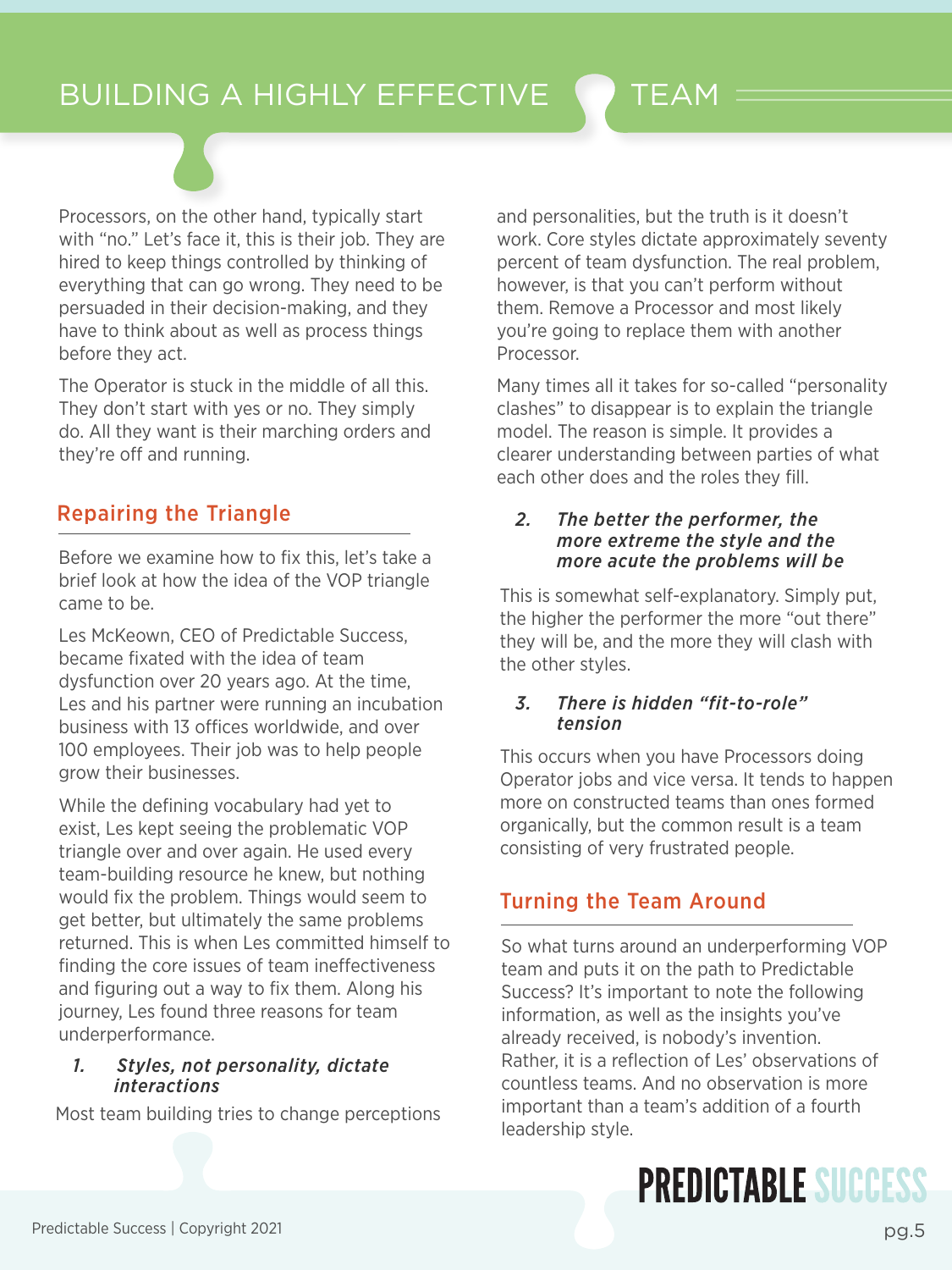

#### Meet the Synergist

At a certain point, a team realizes it cannot keep functioning merely with the VOP triangle. Typically, a person or people within the

team step up and take on the role of the Synergist.

While there are few natural Synergists, it is a style that can be easily learned and positively utilized.

Synergist characteristics include:

- *• Harmonizes*
- *• Interprets*
- *• Negotiates*
- *• Buffers*
- *• Synthesizes*

It's worth noting that one does not need to abdicate his or her core style in order to adopt a Synergist style. The better news, however, is that it only takes roughly 1/3 of a team's members moving into a Synergist mindset in order for it to become consistently high performing.

#### So, Where Do Synergists Come From?

Typically within organically formed teams, Synergists develop naturally. The first people who move into the Synergist mindset are the Visionaries, as their skillset is one of thinking and communicating. At the same time, many Visionaries have a financial stake in the enterprise, which adds to their motivation.

Processors would be the next group to become

Synergists. They love systems that fix problems, so it fits perfectly with their leadership style.

Operators are usually the last to adopt the Synergist way of thinking, only because their mindset is one of "show me it works" before they believe it.

#### 5 Steps To Radically Accelerate The Development Of A Consistently High Performing Team

#### *1. Introduce the VOPS vocabulary and identify individual styles*

This one step can completely turn a team around. Establishing a vocabulary and identifying each of the players may be all it takes to initiate a shift in your team's thinking, putting it on the path toward Predictable Success.

#### *2. Introduce And Reinforce The Enterprise Commitment*

The Enterprise Commitment reads as follows:

"When working in a team or group environment, I will place the interests of the enterprise above my personal interests."

If it sounds simple, it is - as it addresses the core problems of most teams in one sentence. Believe it or not, a steadfast dedication to this commitment, along with following step #1, will fix most team problems and create a shift toward Synergist thinking.

If team problems continue, here are three additional steps to take:

#### *3. Check Your Aggregate Team Style*

What is the makeup of your team as a whole? Are there too many (or not enough) Visionaries, Operators, or Processors? The answer may not